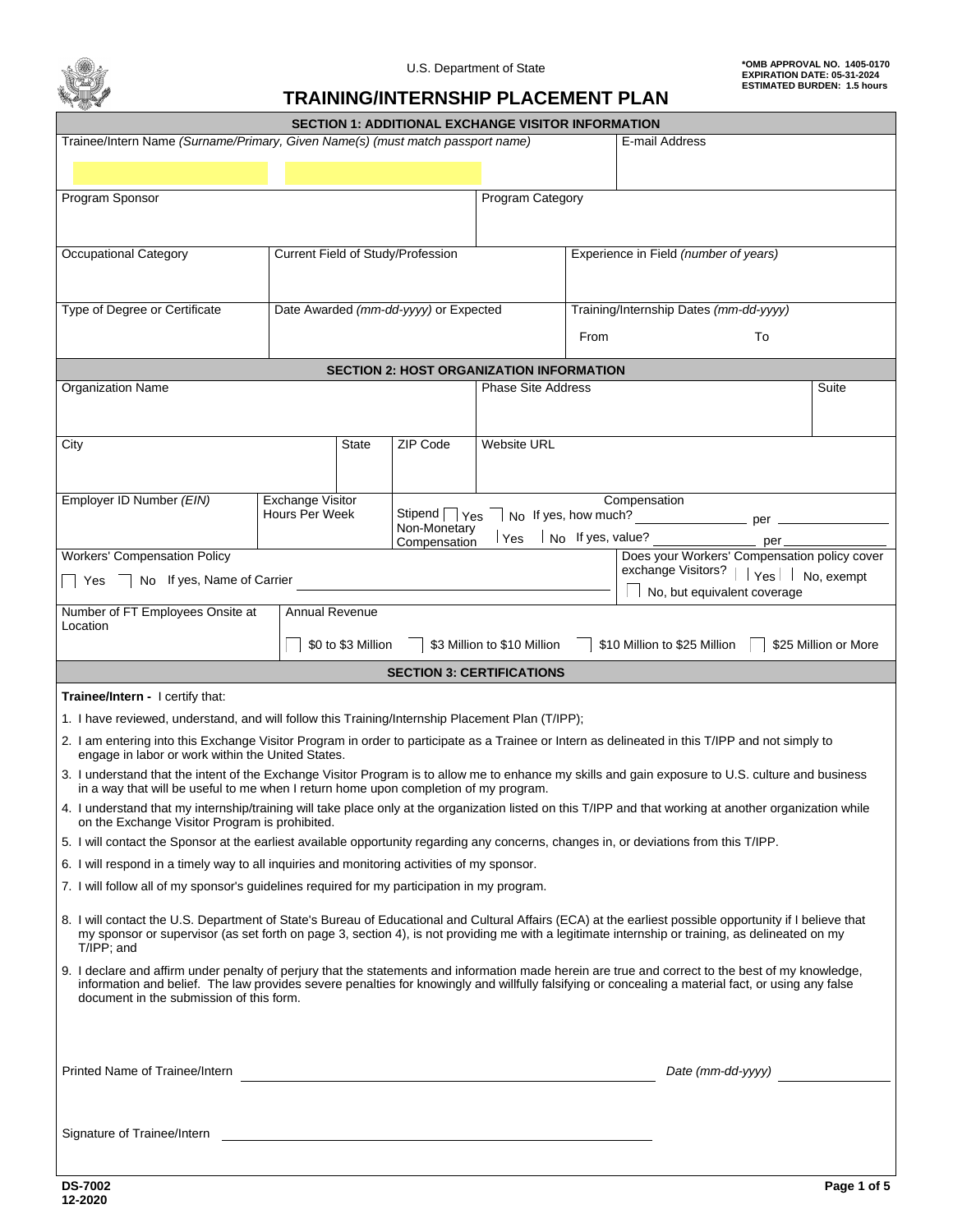## **Sponsor-**

| <b>DS-7002</b><br>12-2020                                                                                                                                                                                                                                                                                                                                                                      | Page 2 of 5       |
|------------------------------------------------------------------------------------------------------------------------------------------------------------------------------------------------------------------------------------------------------------------------------------------------------------------------------------------------------------------------------------------------|-------------------|
|                                                                                                                                                                                                                                                                                                                                                                                                |                   |
| Name of Sponsor Organization                                                                                                                                                                                                                                                                                                                                                                   | Program Number    |
| Printed Name of Responsible Officer or Alternate Responsible Officer                                                                                                                                                                                                                                                                                                                           | Date (mm-dd-yyyy) |
| Signature of Responsible Officer or Alternate Responsible Officer                                                                                                                                                                                                                                                                                                                              |                   |
|                                                                                                                                                                                                                                                                                                                                                                                                |                   |
|                                                                                                                                                                                                                                                                                                                                                                                                |                   |
| g. I declare and affirm under penalty of perjury that the statements and information made herein are true and correct to the best of my knowledge,<br>information and belief. The law provides severe penalties for knowingly and willfully falsifying or concealing a material fact, or using any false<br>document in the submission of this form.                                           |                   |
| f. I will notify the Department of State if I receive information regarding a serious problem or controversy involving the Trainee or Intern named in<br>this T/IPP that could be expected to bring the Department of State, the Exchange Visitor Program, or the Sponsor's exchange visitor program<br>into notoriety or disrepute; and                                                       |                   |
| e. I certify that this training or internship meets all the requirements of the Fair Labor Standards Act, as amended (29 U.S.C. 201 et seq.), if<br>applicable. I also certify that training or internships in the field of agriculture meet all requirements of the Migrant and Seasonal Agricultural<br>Worker Protection Act, as amended (29 U.S.C. 1801 et seq.).                          |                   |
| d. I will ensure that the Trainee or Intern named in this T/IPP does not displace full-or part-time temporary or permanent American workers or<br>serve to fill a labor need and ensure that the position that the Trainee or Intern fills exists primarily to assist the Trainee or Intern in achieving<br>the objectives of his or her participation in this training or internship program; |                   |
| c. I will ensure that the Trainee or Intern named in this T/IPP obtains skills, knowledge, and competencies through structured and guided<br>activities such as classroom training, seminars, rotation through several departments, on-the-job training, attendance at conferences, and<br>similar learning activities, as appropriate in specific circumstances;                              |                   |
| b. I have confirmed with the Supervisor or host organization representative that sufficient resources, plant, equipment, and trained personnel will<br>be available to provide the specified training or internship program set forth in this T/IPP;                                                                                                                                           |                   |
| a. I will ensure that the Trainee or Intern named in this T/IPP receives continuous on-site supervision and mentoring by experienced and<br>knowledgeable staff;                                                                                                                                                                                                                               |                   |
| 3. I will adhere to all applicable regulatory provisions that govern this program (see 22 CFR Part 62), including, but are not limited to, the following:                                                                                                                                                                                                                                      |                   |
| 2. I will notify the designated U.S. Department of State's Bureau of Educational and Cultural Affairs (ECA) at the earliest available opportunity<br>regarding any concerns about, changes in, or deviations from this Training/Internship Placement Plan (T/IPP), including, but not limited to,<br>changes of Supervisor or host organization;                                               |                   |
| 1. I have reviewed, understand, and will ensure that the Supervisor (as set forth on page 3, section 4) follows this Training/Internship Placement<br>Plan (T/IPP) regarding the Trainee or Intern listed above;                                                                                                                                                                               |                   |
|                                                                                                                                                                                                                                                                                                                                                                                                |                   |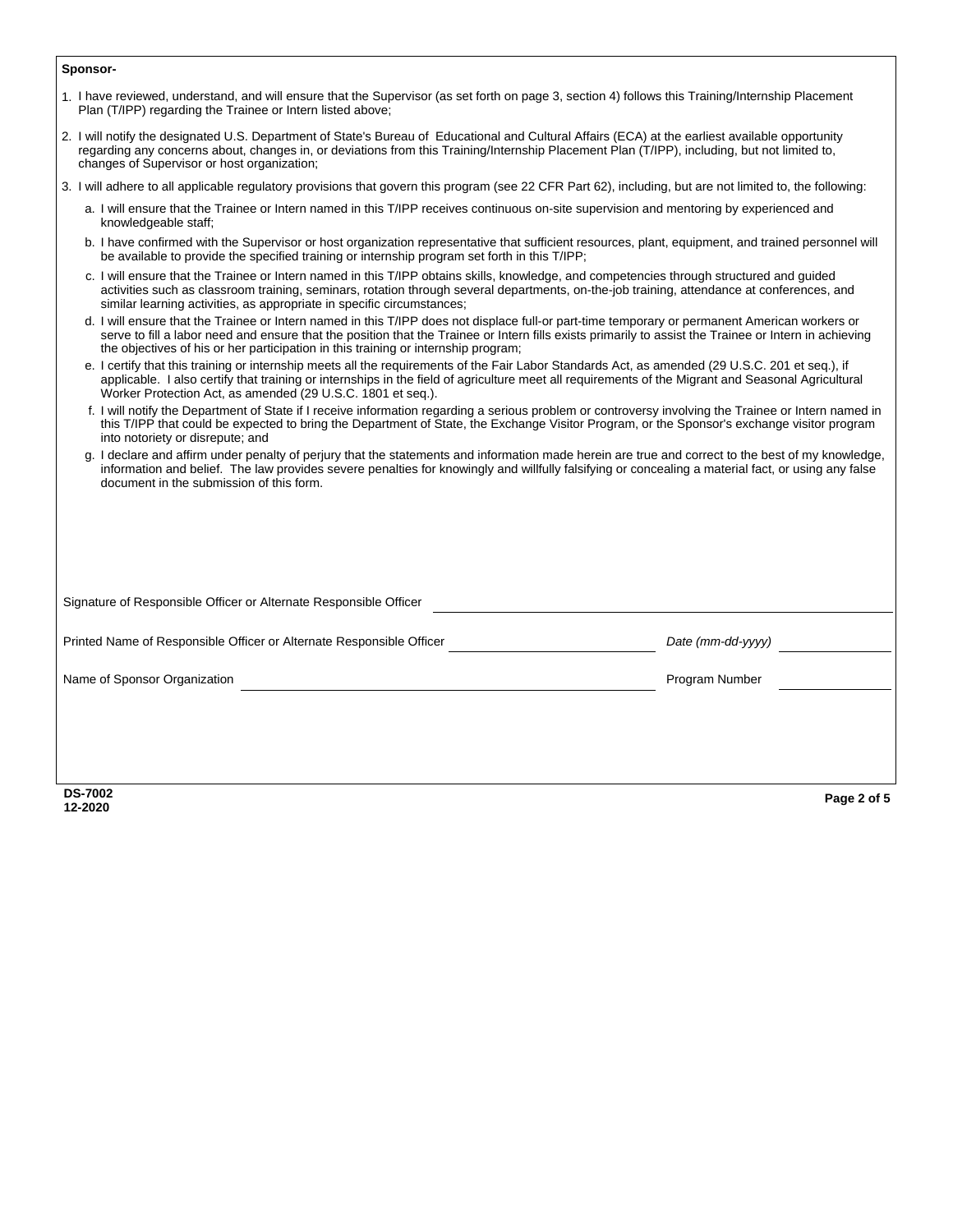|                                                                                                                                                                                                                                                                                                                                                                                                                                                                                                                                                                                                                        | SECTION 4: TRAINING/INTERNSHIP PLACEMENT PLAN |                       |                                       |                                |                      |
|------------------------------------------------------------------------------------------------------------------------------------------------------------------------------------------------------------------------------------------------------------------------------------------------------------------------------------------------------------------------------------------------------------------------------------------------------------------------------------------------------------------------------------------------------------------------------------------------------------------------|-----------------------------------------------|-----------------------|---------------------------------------|--------------------------------|----------------------|
| Each Training/Internship Placement Plan should cover a definite period of time and should consist of definite phases of training or tasks performed with<br>a specific objective for each phase. The plan must also contain information on how the trainees/interns will accomplish those objectives (e.g. classes,<br>individual instruction, shadowing). Each phase must build upon the previous phase to show a progression in the training/internship. A separate copy of<br>pages 3 and 4 must be completed for each phase if applicable (e.g., if the trainee/intern is rotating through different departments). |                                               |                       |                                       |                                |                      |
| Surname/Primary, Given Name(s) (must match passport name)                                                                                                                                                                                                                                                                                                                                                                                                                                                                                                                                                              |                                               |                       | The Exchange Visitor is:              |                                | $\blacktriangledown$ |
| Program Sponsor                                                                                                                                                                                                                                                                                                                                                                                                                                                                                                                                                                                                        |                                               | <b>Program Number</b> |                                       |                                |                      |
|                                                                                                                                                                                                                                                                                                                                                                                                                                                                                                                                                                                                                        |                                               |                       |                                       |                                |                      |
| Main Program Supervisor/POC at Host Organization                                                                                                                                                                                                                                                                                                                                                                                                                                                                                                                                                                       |                                               | Phone                 | <b>Supervisor Contact Information</b> |                                |                      |
| Title                                                                                                                                                                                                                                                                                                                                                                                                                                                                                                                                                                                                                  |                                               | Fax<br>Email          |                                       |                                |                      |
|                                                                                                                                                                                                                                                                                                                                                                                                                                                                                                                                                                                                                        | <b>PHASE INFORMATION</b>                      |                       |                                       |                                |                      |
| Phase Site Name                                                                                                                                                                                                                                                                                                                                                                                                                                                                                                                                                                                                        | Training/Internship Field                     |                       |                                       | <b>Phase Site Address</b>      |                      |
| Phase Name                                                                                                                                                                                                                                                                                                                                                                                                                                                                                                                                                                                                             | Start Date (mm-dd-yyyy) of Phase              |                       |                                       | End Date (mm-dd-yyyy) of Phase | Phase<br>of          |
| Primary Phase Supervisor                                                                                                                                                                                                                                                                                                                                                                                                                                                                                                                                                                                               |                                               | Supervisor Title      |                                       |                                |                      |
|                                                                                                                                                                                                                                                                                                                                                                                                                                                                                                                                                                                                                        |                                               |                       |                                       |                                |                      |
| E-mail                                                                                                                                                                                                                                                                                                                                                                                                                                                                                                                                                                                                                 |                                               | <b>Phone Number</b>   |                                       |                                |                      |
| Description of Trainee/Intern's role for this program or phase                                                                                                                                                                                                                                                                                                                                                                                                                                                                                                                                                         |                                               |                       |                                       |                                |                      |
|                                                                                                                                                                                                                                                                                                                                                                                                                                                                                                                                                                                                                        |                                               |                       |                                       |                                |                      |
|                                                                                                                                                                                                                                                                                                                                                                                                                                                                                                                                                                                                                        |                                               |                       |                                       |                                |                      |
|                                                                                                                                                                                                                                                                                                                                                                                                                                                                                                                                                                                                                        |                                               |                       |                                       |                                |                      |
|                                                                                                                                                                                                                                                                                                                                                                                                                                                                                                                                                                                                                        |                                               |                       |                                       |                                |                      |
|                                                                                                                                                                                                                                                                                                                                                                                                                                                                                                                                                                                                                        |                                               |                       |                                       |                                |                      |
|                                                                                                                                                                                                                                                                                                                                                                                                                                                                                                                                                                                                                        |                                               |                       |                                       |                                |                      |
| Specific goals and objectives for this program or phase                                                                                                                                                                                                                                                                                                                                                                                                                                                                                                                                                                |                                               |                       |                                       |                                |                      |
|                                                                                                                                                                                                                                                                                                                                                                                                                                                                                                                                                                                                                        |                                               |                       |                                       |                                |                      |
|                                                                                                                                                                                                                                                                                                                                                                                                                                                                                                                                                                                                                        |                                               |                       |                                       |                                |                      |
|                                                                                                                                                                                                                                                                                                                                                                                                                                                                                                                                                                                                                        |                                               |                       |                                       |                                |                      |
|                                                                                                                                                                                                                                                                                                                                                                                                                                                                                                                                                                                                                        |                                               |                       |                                       |                                |                      |
|                                                                                                                                                                                                                                                                                                                                                                                                                                                                                                                                                                                                                        |                                               |                       |                                       |                                |                      |
|                                                                                                                                                                                                                                                                                                                                                                                                                                                                                                                                                                                                                        |                                               |                       |                                       |                                |                      |
| Please list the names and titles of those who will provide continuous (for example, daily) supervision of the Trainee/Intern, including the primary                                                                                                                                                                                                                                                                                                                                                                                                                                                                    |                                               |                       |                                       |                                |                      |
| supervisor. What are these persons' qualifications to teach the planned learning?                                                                                                                                                                                                                                                                                                                                                                                                                                                                                                                                      |                                               |                       |                                       |                                |                      |
|                                                                                                                                                                                                                                                                                                                                                                                                                                                                                                                                                                                                                        |                                               |                       |                                       |                                |                      |
|                                                                                                                                                                                                                                                                                                                                                                                                                                                                                                                                                                                                                        |                                               |                       |                                       |                                |                      |
|                                                                                                                                                                                                                                                                                                                                                                                                                                                                                                                                                                                                                        |                                               |                       |                                       |                                |                      |
|                                                                                                                                                                                                                                                                                                                                                                                                                                                                                                                                                                                                                        |                                               |                       |                                       |                                |                      |
|                                                                                                                                                                                                                                                                                                                                                                                                                                                                                                                                                                                                                        |                                               |                       |                                       |                                |                      |
|                                                                                                                                                                                                                                                                                                                                                                                                                                                                                                                                                                                                                        |                                               |                       |                                       |                                |                      |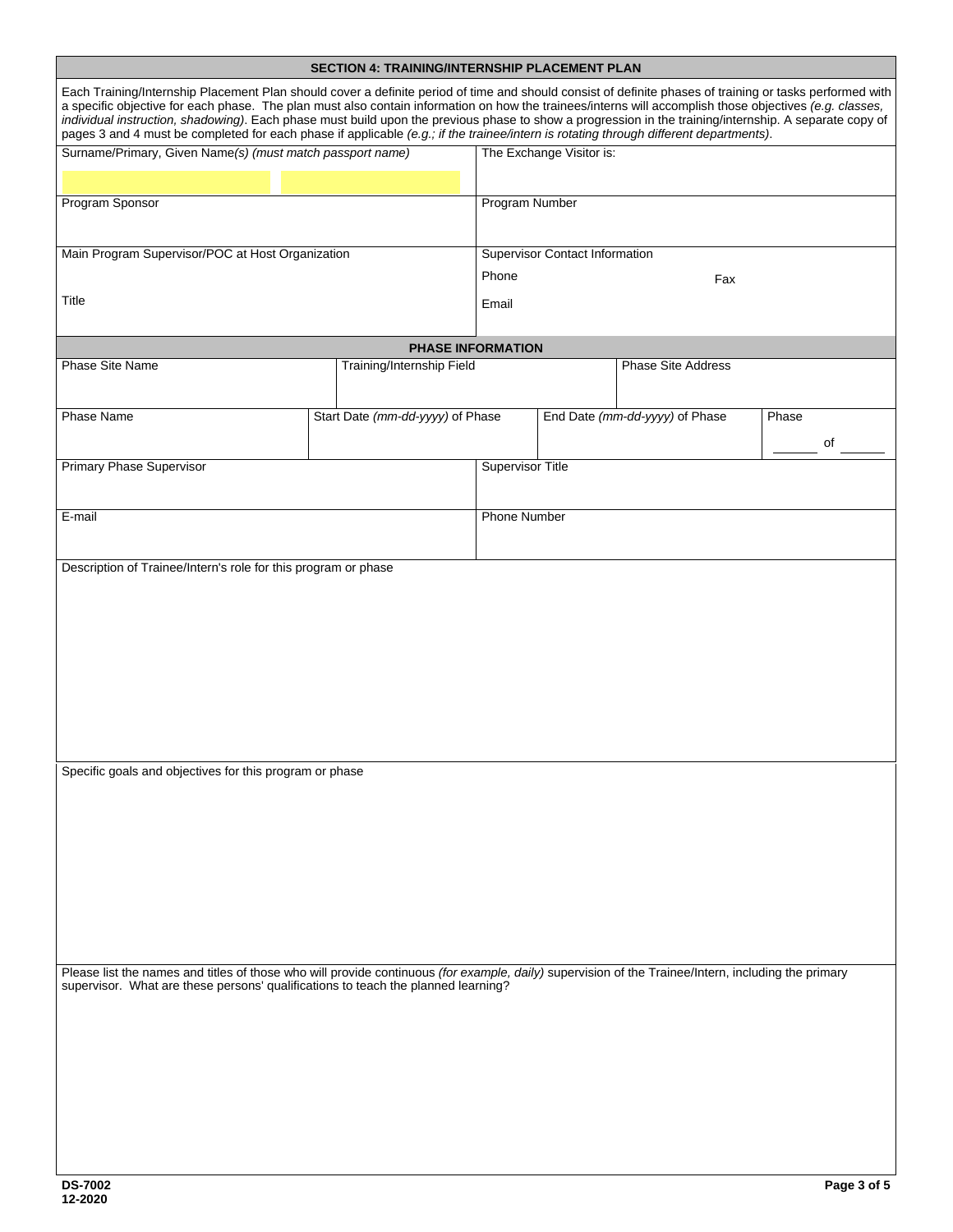| What plans are in place for the Trainee/Intern to participate in cultural activities while in the United States?                                                                            |
|---------------------------------------------------------------------------------------------------------------------------------------------------------------------------------------------|
|                                                                                                                                                                                             |
|                                                                                                                                                                                             |
|                                                                                                                                                                                             |
|                                                                                                                                                                                             |
|                                                                                                                                                                                             |
|                                                                                                                                                                                             |
|                                                                                                                                                                                             |
|                                                                                                                                                                                             |
|                                                                                                                                                                                             |
| What specific knowledge, skills, or techniques will be learned?                                                                                                                             |
|                                                                                                                                                                                             |
|                                                                                                                                                                                             |
|                                                                                                                                                                                             |
|                                                                                                                                                                                             |
|                                                                                                                                                                                             |
|                                                                                                                                                                                             |
|                                                                                                                                                                                             |
|                                                                                                                                                                                             |
|                                                                                                                                                                                             |
|                                                                                                                                                                                             |
| How specifically will these knowledge, skills, or techniques be taught? Include specific tasks and activities (Interns) and/ or methodology of training and chronology/syllabus (Trainees). |
|                                                                                                                                                                                             |
|                                                                                                                                                                                             |
|                                                                                                                                                                                             |
|                                                                                                                                                                                             |
|                                                                                                                                                                                             |
|                                                                                                                                                                                             |
|                                                                                                                                                                                             |
|                                                                                                                                                                                             |
| How will the Trainee/Intern's acquisition of new skills and competencies be measured?                                                                                                       |
|                                                                                                                                                                                             |
|                                                                                                                                                                                             |
|                                                                                                                                                                                             |
|                                                                                                                                                                                             |
|                                                                                                                                                                                             |
|                                                                                                                                                                                             |
|                                                                                                                                                                                             |
|                                                                                                                                                                                             |
|                                                                                                                                                                                             |
| Additional Phase Remarks (optional)                                                                                                                                                         |
|                                                                                                                                                                                             |
|                                                                                                                                                                                             |
|                                                                                                                                                                                             |
|                                                                                                                                                                                             |
|                                                                                                                                                                                             |
|                                                                                                                                                                                             |
|                                                                                                                                                                                             |
|                                                                                                                                                                                             |
|                                                                                                                                                                                             |